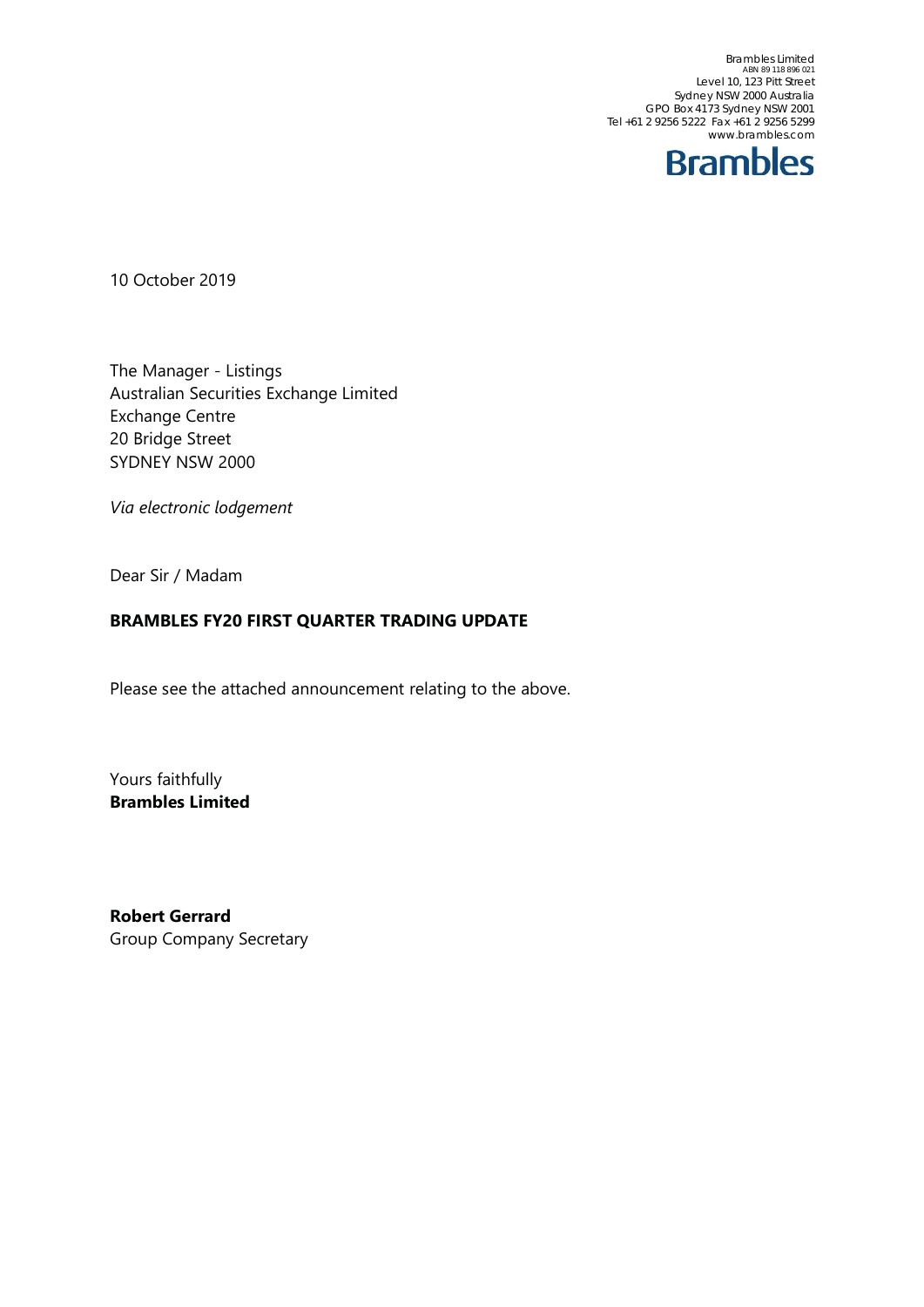## **Brambles**

## Brambles' first-quarter trading update: Constant-currency<sup>1</sup> sales **revenue growth of 5%**

**Sydney – 10 October 2019:** Brambles Limited today reported sales revenue from continuing operations of US\$1,159.0 million for the first three months of the financial year ending 30 June 2020 (FY20), representing an increase of 5% at constant FX rates and an increase of 2% at actual FX rates. The difference between actual and constant FX growth reflects the strengthening of Brambles' reporting currency, the US dollar, relative to all other operating currencies.

By segment, first-quarter sales revenue performance at constant FX was as follows:

- **CHEP Americas** sales revenue increased 7% largely reflecting higher price realisation across the region, particularly in Latin America, rollover benefits from US pallet contracts won in the prior year and solid like-for-like volume growth in the US and Latin America.
- **CHEP EMEA** sales revenue increased 4% driven by net new business wins in European pallets and modest price realisation across the region. Like-for-like volumes were broadly flat reflecting economic conditions in Europe.
- **CHEP Asia-Pacific** sales revenue increased 2% as like-for-like volume growth and price realisation in the pallets business offset lower RPC volumes following a contract loss in Australia.

Brambles' CEO Graham Chipchase said: "Our first-quarter sales performance reflects pricing discipline and ongoing volume momentum despite increasing macroeconomic uncertainty in our major markets.

"Growth in CHEP Americas was particularly strong, driven by volume and price growth to cover cost increases in US pallets and the rollover benefit of Latin America pricing actions taken in the fourth quarter of FY19 to cover a higher cost-to-serve in the region. We continue to make good progress with our US automation and procurement programmes and we remain on track to deliver an annual one percentage point of US margin improvement in each of FY20, FY21 and FY22.

"As anticipated at the FY19 result, like-for-like volumes in the European pallet and automotive businesses moderated in the first quarter reflecting challenging macroeconomic conditions in the region. Notwithstanding this economic context, our European pallets business delivered solid levels of net new business growth as it continues to convert new customers to our share-and-reuse solutions.

"Our FY20 guidance provided at the FY19 result remains unchanged. On a constant-FX basis, we continue to expect sales revenue growth to be at the lower end of our mid-single digit objective and Underlying Profit to be in line with, or slightly above sales revenue growth, including the impact of the new leasing standard, AASB 16."

|                                   | Sales revenue (US\$m, actual FX) |         | Growth vs. 1Q19 |               |
|-----------------------------------|----------------------------------|---------|-----------------|---------------|
| <b>Segment</b>                    | 1Q20                             | 1019    | (actual FX)     | (constant FX) |
| <b>CHEP Americas</b>              | 602.3                            | 569.3   | 6%              | 7%            |
| CHEP Europe, Middle East & Africa | 450.9                            | 459.5   | $(2)$ %         | 4%            |
| <b>CHEP Asia-Pacific</b>          | 105.8                            | 110.4   | (4)%            | 2%            |
| <b>Continuing operations</b>      | 1,159.0                          | 1,139.2 | 2%              | 5%            |

| For further Information, please contact: |                                 |  |  |
|------------------------------------------|---------------------------------|--|--|
| <b>Investors &amp; Media</b>             | <b>Investors</b>                |  |  |
| Sean O'Sullivan                          | Raluca Chiriacescu              |  |  |
| Vice President, Investor Relations       | Director, Investor Relations    |  |  |
| +61 2 9256 5262                          | +44 20 3880 9412                |  |  |
| +61 412 139 711                          | +44 78 1065 8044                |  |  |
| sean.osullivan@brambles.com              | raluca.chiriacescu@brambles.com |  |  |

1 Current period results translated into US dollars at the actual monthly exchange rates applicable in the prior comparable period.